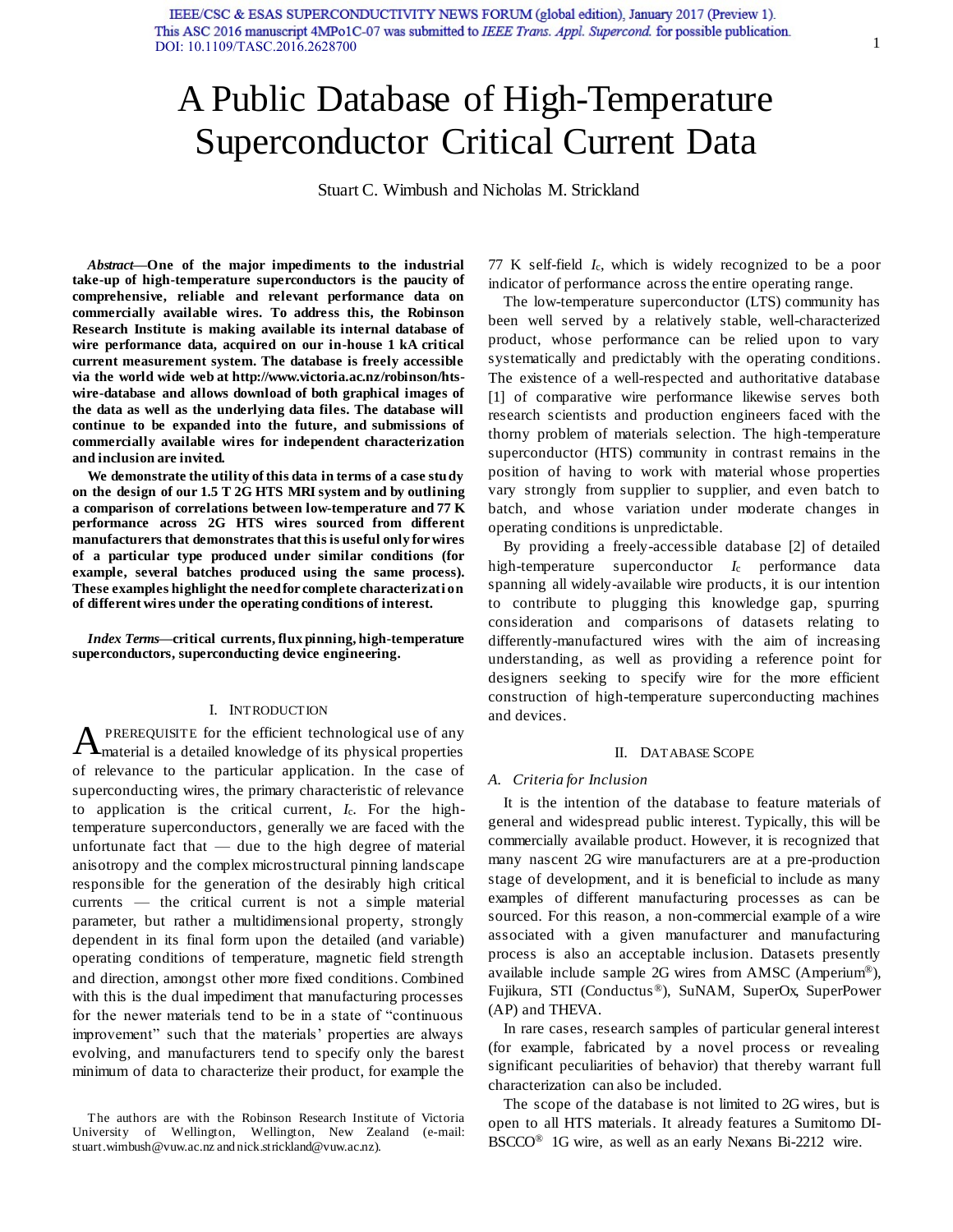IEEE/CSC & ESAS SUPERCONDUCTIVITY NEWS FORUM (global edition), January 2017 (Preview 1). This ASC 2016 manuscript 4MPo1C-07 was submitted to IEEE Trans. Appl. Supercond. for possible publication. [DOI: 10.1109/TASC.2016.2628700](http://ieeexplore.ieee.org/document/7744508/)

Materials for independent characterization and inclusion in the database can be supplied by arrangement direct to the authors.

# *B. Updates*

The database is not intended to be static, but will be updated as and when new materials are released, more comprehensive datasets become available, or improved data quality or extent is achieved. At the same time, it is an overriding objective to keep the data timely and relevant, so superseded datasets will also be removed.

## III. EXPERIMENTAL DETAILS

## *A. Measurement System and Limitations*

The data featured in the database has been acquired on our in-house high-current critical current characterization system, described fully in [3]. The same system is available for commercial sale to third parties [4]. The present capabilities of the system are temperatures down to 20 K, magnetic field strengths up to 8 T, and transport currents approaching 1 kA. *I*<sup>c</sup> values are determined using a standard electric field criterion of 1 µV/cm. In practice, this enables typical contemporary  $\sim$ 4 mm wires to be measured over the full range of conditions; wider wires can be measured over a restricted range of conditions or can be cut/patterned to a narrower width and the results scaled to the full width. Wire samples up to 12 mm wide can be accommodated in 40 mm lengths.

#### *B. Standard Measurements*

A standard dataset includes a self-field temperature dependence of the critical current, a set of field dependences of the critical current under particular field orientations (included to meet conventional expectation, although we note our own reservation as to their general utility [5], and caution against blindly relying upon them without giving due attention to the full angle dependence), and a set of field angle dependences of the critical current at particular temperatures and magnetic field strengths. The field angle is set in relation to the wire normal ( $0^{\circ}$  is perpendicular to the wire surface,  $90^{\circ}$ is in the plane of the wire), maintaining the maximum Lorentz force geometry of field and current perpendicular. The angular range of the measurement is typically set to extend from  $0^{\circ}$  to 240° in order to clearly reveal any pinning contributions to *I*<sup>c</sup> in the perpendicular orientation. Example results from these three standard measurement types are shown in graphical form in Fig. 1, for a Conductus<sup>®</sup> wire sample from STI.

# IV. DATA FORMAT

To enhance its utility and potential for re-use, the data in the database is presented in a number of complementary forms, described below. An attempt has been made to standardize the data format across samples, although inevitably it has evolved somewhat over time.

## *A. Graphical Images*

For the most immediate and straightforward utility, graphical images of the dataset are provided in the form



Fig. 1. Graphs showing the (a) temperature, (b) field, and (c) angle dependence of the critical current of an STI Conductus® wire sam p le un der the specific conditions noted on the graphs, as an example of the standard measurement types included in a dataset.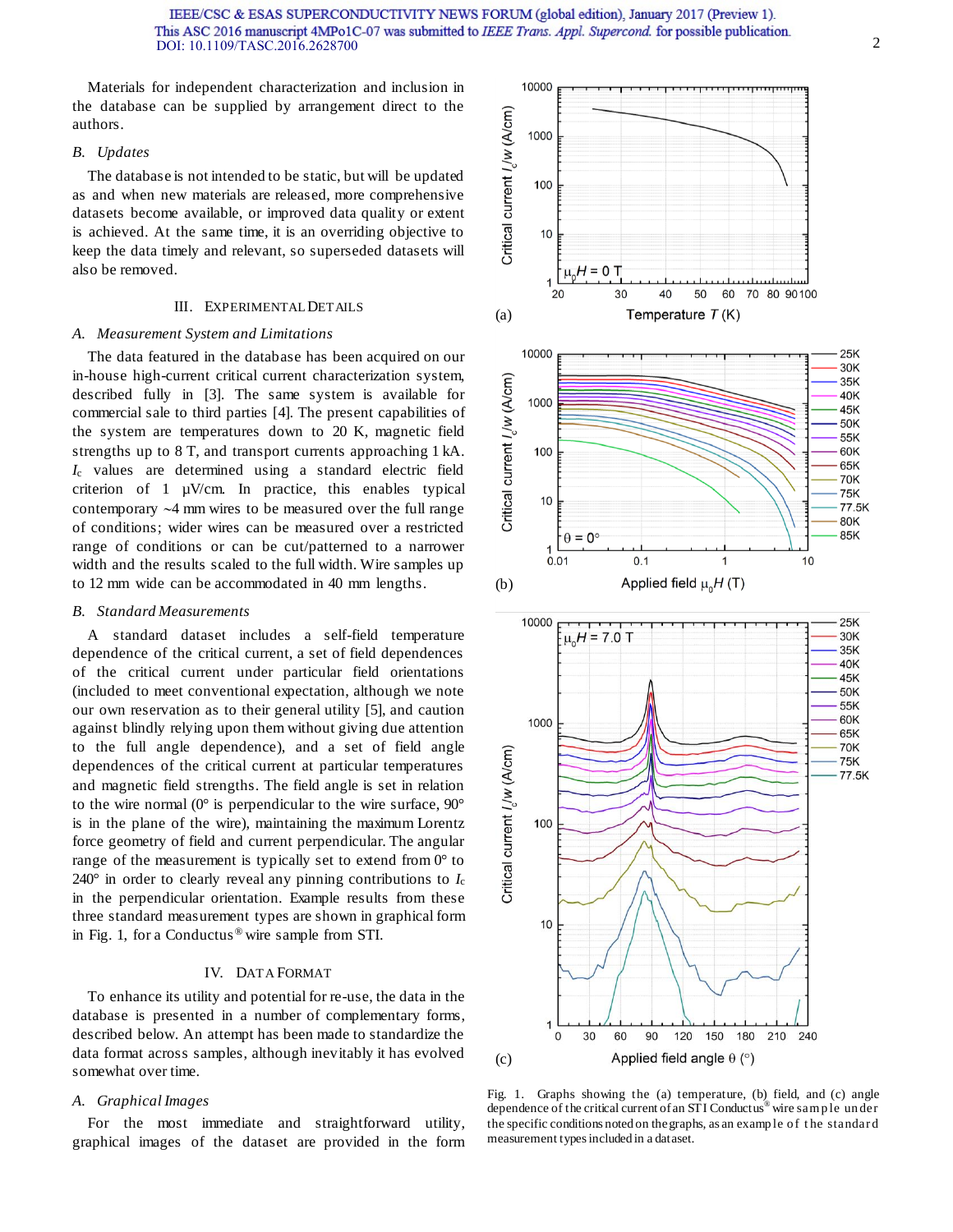exemplified in Fig. 1. These can be browsed directly online and provide an immediate overview of the performance of the particular sample, similar to a manufacturer data sheet, but in far more comprehensive detail.

## *B. Excel Files of Critical Current Data*

The critical current data used to generate the graphical images is supplied in a number of Excel (Open XML .xlsx format) files. The data is duplicated multiple times across these files in an attempt to provide it in the most immediately accessible form for any given usage. This format was chosen in preference to a raw ASCII format due to its capacity to store multiple "worksheets" of related data (for example, the angle dependences at a given field for all temperatures) in a single file. An example of the individual file format is shown in Fig. 2. The different types of file are as follows:

## *1) All data.xlsx*

This file contains every measured data point for the sample in a single continuous list on a single worksheet. This file can be most usefully used to filter the data on a particular set of conditions in order to extract just the data of interest, or to export to an alternative format for further processing.

#### *2) 0T temperature dependence.xlsx*

This file again comprises just a single worksheet containing the self-field critical current values of the sample as a function of temperature, as exemplified in Fig. 1(a).

## *3) nnn° field dependences.xlsx*

These files comprise multiple worksheets each containing a field dependence of the critical current acquired at a particular field orientation across a range of temperatures. Such a file contains the entire dataset plotted in Fig. 1(b), with each curve appearing on a separate worksheet.

#### *4) nn.nT angle dependences.xlsx*

These files comprise multiple worksheets each containing an angle dependence of the critical current acquired at a particular field, across a range of temperatures. Such a file contains the entire dataset plotted in Fig. 1(c), with each curve appearing on a separate worksheet.

# *5) nn.nK angle dependences.xlsx*

These files contain the same angle dependences detailed in point 4 above, but this time collated under a particular temperature (for all fields). This file would be of interest if it was desired to observe the evolution of the angle dependence of the critical current with respect to field rather than temperature.

## *C. Raw Data Files of Underlying IV Curve Measurements*

The data files discussed until now contain critical current data values extracted from a power law fit to the underlying *IV* curve measurement of the sample. In addition to the critical current  $(I_c)$  value itself, a value normalized to the width of the sample  $(I_c/w)$  is provided for comparison across samples of different widths or in cases where cut-down sample widths have been used to extend the measurable data range. The exponent of the power law fit (commonly termed the *n*-value) is also enumerated, as well as an arbitrary voltage offset value, and a linear voltage component that may arise in some samples due to incomplete current transfer.

|                | A               | B              | C              | D           | E     | F     | G          | н             |                |                |  |
|----------------|-----------------|----------------|----------------|-------------|-------|-------|------------|---------------|----------------|----------------|--|
| $\mathbf{1}$   | Temperature (K) | Field (T)      | Angle (°)      | Ic/w (A/cm) | lc(A) | n     | VO (µV)    | $VI(\mu V/A)$ | Hall field (T) | Hall angle (°) |  |
| $\overline{2}$ | 25              | $\overline{7}$ | $\mathbf{0}$   | 735.87      | 36.79 | 19.7  | 0.08783    | $-0.00211$    | 6.963          | $-3.57$        |  |
| 3              | 25              | 7.001          | $\overline{5}$ | 742.93      | 37.15 | 19.2  | 0.0118     | $-0.00244$    | 6.966          | $-0.12$        |  |
| 4              | 25              | 7.001          | 10             | 748.19      | 37.41 | 22.03 | $-0.07854$ | $-0.00116$    | 6.975          | 4.49           |  |
| 5              | 24.98           | 7.002          | 15             | 737.93      | 36.9  | 20.78 | $-0.04113$ | $-0.00326$    | 6.993          | 9.43           |  |
| 6              | 24.98           | 7.002          | 20             | 727.82      | 36.39 | 22.4  | $-0.03091$ | $-0.0003$     | 7.009          | 13.9           |  |
| $\overline{7}$ | 24.97           | 7.002          | 25             | 708.63      | 35.43 | 21    | $-0.00791$ | 0.00541       | 7.022          | 18.24          |  |
| 8              | 24.96           | $\overline{7}$ | 30             | 688.26      | 34.41 | 19.64 | $-0.14673$ | 0.00202       | 7.032          | 23             |  |
| 9              | 24.98           | 7.001          | 35             | 677.82      | 33.89 | 20.19 | 0.10244    | $-0.00127$    | 7.044          | 27.47          |  |
| 10             | 24.99           | 7.001          | 40             | 660.66      | 33.03 | 18.4  | 0.02151    | $-0.00005$    | 7.056          | 32.15          |  |
| 11             | 24.98           | 7.001          | 45             | 662.43      | 33.12 | 20.98 | 0.01581    | 0.00476       | 7.063          | 36.77          |  |
| 12             | 24.99           | 7.001          | 50             | 652.45      | 32.62 | 20.95 | $-0.03892$ | $-0.00257$    | 7.07           | 41.37          |  |
| 13             | 24.99           | 7.002          | 55             | 643.63      | 32.18 | 17.65 | $-0.00529$ | $-0.00187$    | 7.075          | 45.97          |  |
| 14             | 24.99           | 7.002          | 60             | 646.41      | 32.32 | 17.66 | 0.01172    | 0.00505       | 7.078          | 50.43          |  |
| 15             | 24.99           | 7.002          | 65             | 654         | 32.7  | 17.89 | $-0.01465$ | $-0.00064$    | 7.079          | 54.97          |  |
| 16             | 24.98           | 7.002          | 70             | 654.58      | 32.73 | 15.66 | $-0.05902$ | $-0.00032$    | 7.077          | 59.56          |  |
| 17             | 25.01           | 7.002          | 75             | 687.82      | 34.39 | 16.96 | $-0.43543$ | 0.00389       | 7.075          | 64.09          |  |
| 18             | 25.02           | 7.002          | 80             | 722         | 36.1  | 16.18 | 0.01103    | 0.00563       | 7.071          | 68.57          |  |
| 19             | 25              | 7.002          | 82             | 730.88      | 36.54 | 13.76 | $-0.05282$ | $-0.00202$    | 7.068          | 70.45          |  |
| 20             | 24.99           | 7.002          | 84             | 763.57      | 38.18 | 13.94 | $-0.18272$ | 0.00103       | 7.066          | 72.36          |  |
| 21             | 25              | 7.002          | 86             | 791.64      | 39.58 | 13.41 | $-0.35141$ | 0.0009        | 7.064          | 74.22          |  |
| 22             | 25              | 7.002          | 88             | 845.01      | 42.25 | 13.95 | $-0.35514$ | 0.00169       | 7.061          | 76.14          |  |
| 23             | 25              | 7.002          | 89             | 868.9       | 43.44 | 13.27 | 0.1538     | $-0.00118$    | 7.058          | 77.11          |  |
| 24             | 24.98           | 7.002          | 90             | 906.02      | 45.3  | 13.29 | $-0.19909$ | 0.00378       | 7.056          | 78.05          |  |
| 25             | 25              | 7.002          | 91             | 933.79      | 46.69 | 11.99 | $-0.01831$ | 0.00015       | 7.055          | 79.01          |  |
| 26             | 24.99           | 7.002          | 92             | 980.67      | 49.03 | 12.12 | $-0.00063$ | $-0.00275$    | 7.054          | 79.98          |  |
| 27             | 24.98           | 7.002          | 93             | 1050.49     | 52.52 | 12.4  | $-0.27224$ | 0.00665       | 7.052          | 80.93          |  |
| 28             | 24.99           | 7.002          | 94             | 1100.32     | 55.02 | 11.24 | $-0.10809$ | $-0.00044$    | 7.048          | 81.89          |  |
| 29             | 24.99           | 7.002          | 95             | 1200.26     | 60.01 | 12.32 | 0.02212    | $-0.00171$    | 7.047          | 82.85          |  |
| 30             | 25.01           | 7.002          | 96             | 1303.34     | 65.17 | 10.87 | 0.02547    | 0.00125       | 7.045          | 83.82          |  |
| 31             | 24.99           | 7.002          | 97             | 1474.43     | 73.72 | 10.99 | $-0.22902$ | 0.00244       | 7.043          | 84.77          |  |
| 32             | 25              | 7.002          | 98             | 1718.16     | 85.91 | 12.03 | $-0.12591$ | 0.0009        | 7.039          | $85.75$ -      |  |

Fig. 2. An example of the format of the Excel data files, in this case relating to the graph shown in Fig. 1(c). Note the existence of different wo rk sheets within the single data file for the data relating to each different temperature.

For situations where it is desirable to analyze the measurement is greater detail, the raw data files for each individual *IV* curve measurement are also provided. Each of these exists in a separate ASCII file containing columns of current and voltage data, together with a timestamp and an instantaneous readout of the sample temperature. All of these raw data files are bundled together into a single .zip file for ease of download. A directory structure contained within the .zip file preserves the form of the measurement (either temperature, field or angle dependence), while the individual filename specifies the actual measurement conditions. Within each directory, a summary file collates the processed results of each measurement; it is from this summary file that the Excel files have been generated.

## V. UTILITY OF THE DATA

We anticipate that the collation of data of such unprecedented detail on diverse examples of high-temperature superconducting wires and its broad publication will find multiple uses ranging from the basic science of understanding the complexities of flux pinning in real-world HTS materials, through the development of strategies for enhancement or optimization of the properties of HTS wires manufactured via different processing routes, to ultimately improving the design of efficient and thereby more cost-effective HTS devices. We offer two examples of this process here.

# *A. Optimization of the Design of an HTS MRI System*

As an example of how detailed wire characterization can increase device efficiency, and thereby contribute to lower system cost, we outline one aspect of the design of our 1.5 T YBCO-based HTS MRI system detailed in [6]. As described there, this system was initially designed using rather sparse (but nonetheless in-house acquired) wire performance data, aiming for an operating temperature of 20 K. This already represented an improvement in the design methodology that typically adopts a simple minimum  $I_c$  value as a safe, but inefficiently over-engineered, design parameter.